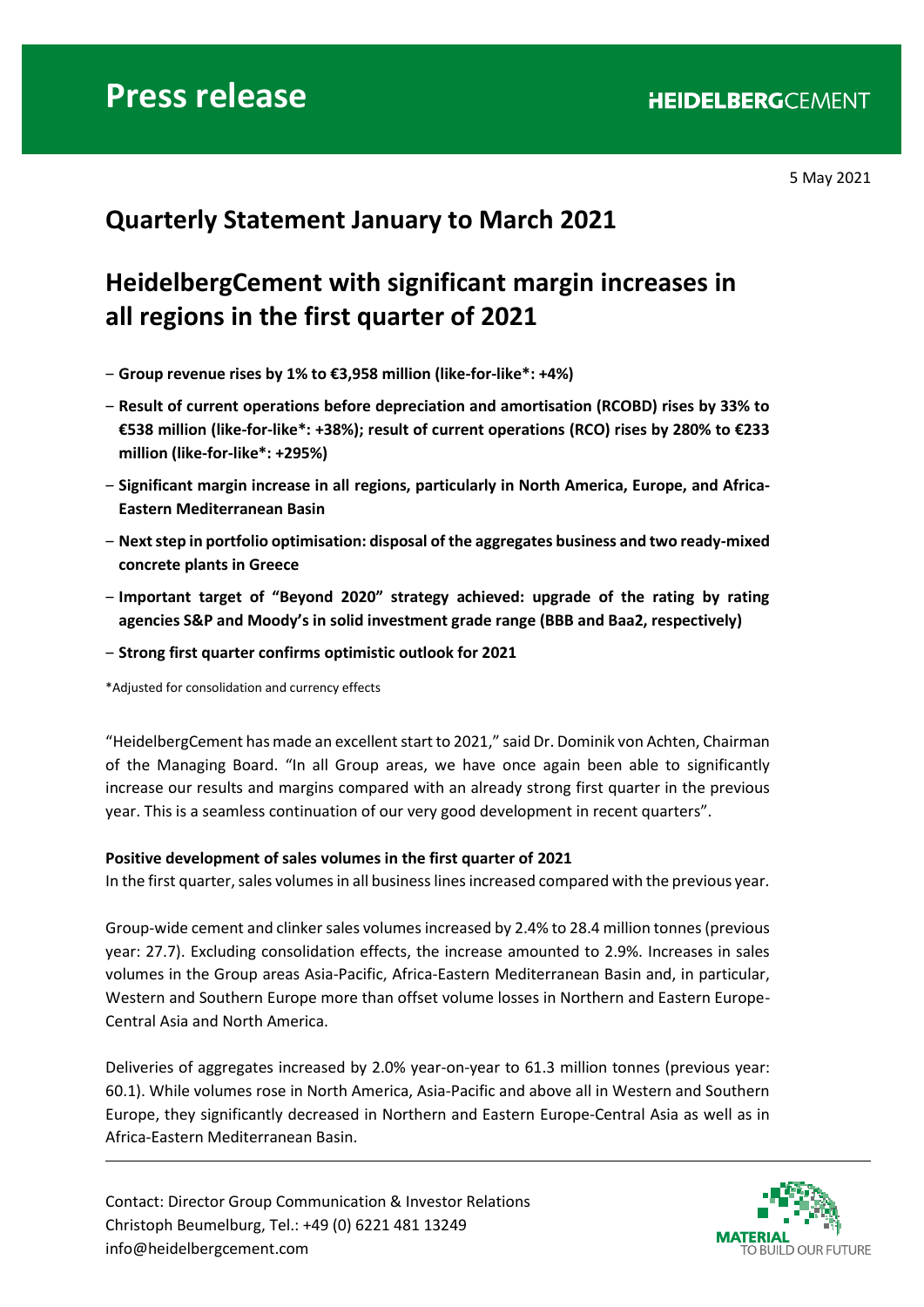Ready-mixed concrete sales volumes increased by 1.2% to 10.8 million cubic meters (previous year: 10.7). Excluding consolidation effects, the increase amounted to 2.5%. While deliveries in Western and Southern Europe were significantly higher and in North America and Africa-Eastern Mediterranean slightly above the previous year's level, sales volumes in Northern and Eastern Europe-Central Asia and Asia-Pacific decreased. Asphalt deliveries increased by 11.5% to 2.0 million tonnes (previous year: 1.8).

## **Strong development of revenue and results**

Compared with the previous year, Group revenue increased by 0.7% to €3,958 million (previous year: 3,930). Excluding consolidation and currency effects, the increase was 4.3%. Changes in the scope of consolidation had a negative impact of €17 million and exchange rate effects a negative impact of €120 million.

Result from current operations before depreciation and amortisation (RCOBD) increased significantly by €133 million or 32.9% to €538 million (previous year: 405). Excluding consolidation and currency effects, the operational increase was €149 million, 38.0% higher than the previous year. Increased volumes in all business lines and an overall positive price trend made a major contribution to the increase in results. In addition, despite a significant rise in energy prices, energy costs were kept under control thanks to long-term supply contracts concluded in the previous year.

RCOBD margin, i.e. the ratio of result from current operations before depreciation and amorisation to revenue, increased significantly in all Group areas, particularly in North America, Europe, and Africa-Eastern Mediterranean Basin.

Result from current operations (RCO) increased by 279.5% to €223 million (previous year: 59). Changes in the scope of consolidation impacted the RCO by  $\epsilon$ 1.3 million and exchange rate effects by €2.0 million.

### **Solid investment grade rating**

In mid-April 2021, the rating agencies S&P Global Ratings and Moody's Investors Service each raised HeidelbergCement's corporate rating by one notch to BBB and Baa2, respectively. At both agencies, the outlook for the credit rating is stable. "The increase in our credit ratings underlines the confidence of the two leading rating agencies in HeidelbergCement's significantly increased financial strength," said Dr. Lorenz Näger, Chief Financial Officer of HeidelbergCement. "With the two current ratings in the solid investment grade range, we have achieved an important target ahead of schedule as part of our "Beyond 2020" strategy."

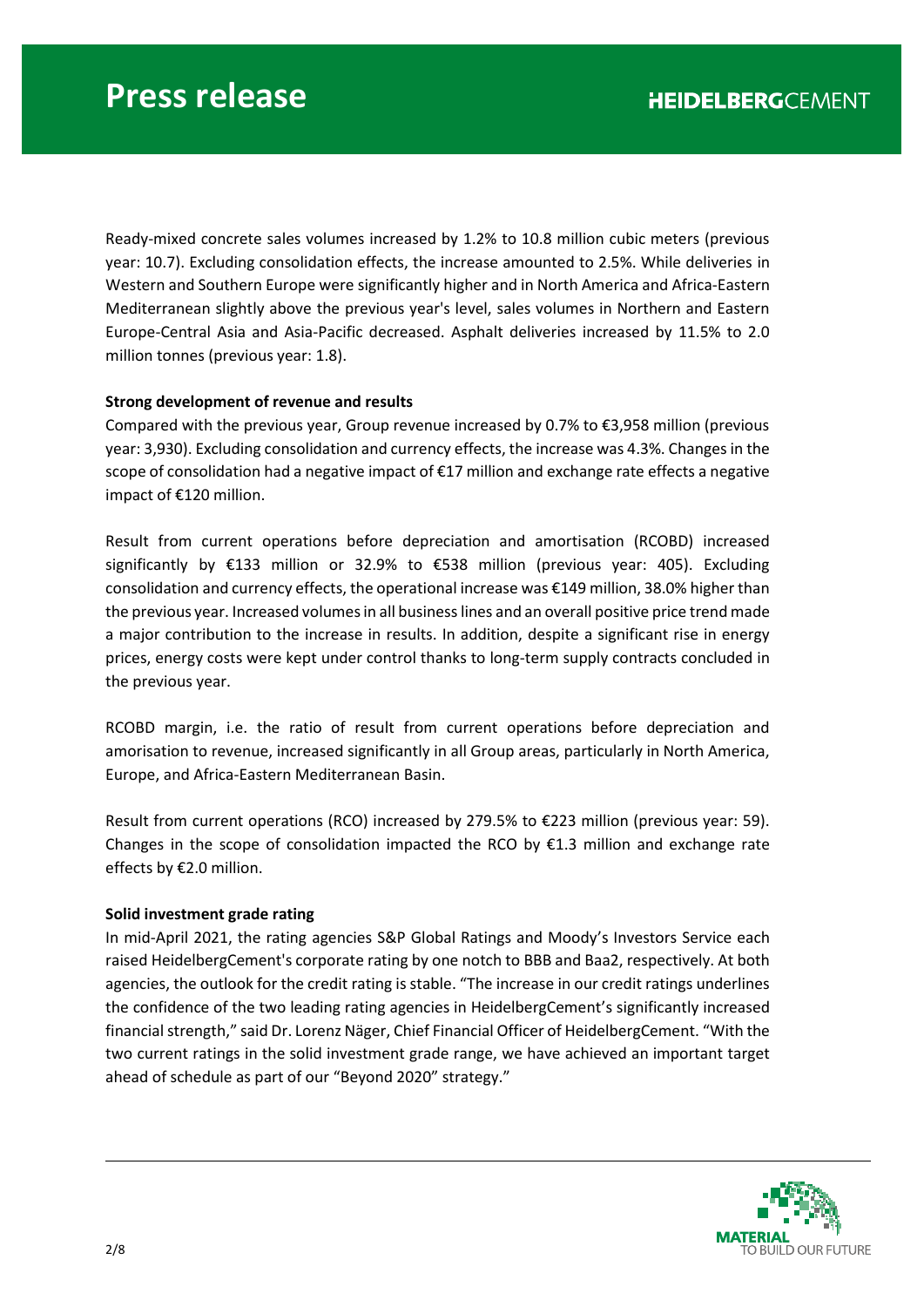#### **Next step in portfolio optimisation**

In January 2021, HeidelbergCement sold its majority participation of 51% in the Kuwaiti cement and ready-mixed concrete company Hilal Cement. This disposal was the first step of a comprehensive portfolio optimisation announced by HeidelbergCement last year as part of its "Beyond 2020" strategy.

In a further step at the beginning of May 2021, HeidelbergCement signed an agreement to sell its aggregates business and two ready-mixed concrete plants to the Swiss group LafargeHolcim as part of the realignment of its business in Greece. HeidelbergCement will focus on its core business in Greece and will continue cement production through its subsidiary Halyps Cement.

#### **Optimistic outlook for 2021**

"The very good first quarter confirms our optimistic outlook for 2021," said Dr. Dominik von Achten. "We expect continued strong demand in private residential construction and infrastructure in all regions. In particular, the stimulus programmes launched by many governments to support the economic recovery are likely to have a positive impact on construction activity and thus on our sales in the short and medium term."

HeidelbergCement expects a slight increase in revenue and result from current operations before consolidation and currrency effects in 2021.

#### **Risks and opportunities**

Risks that could have a significant impact on our financial position and performance in the 2021 financial year and for the foreseeable future thereafter, as well as opportunities, are presented in detail in the Annual Report 2020 in the Risk and opportunities report on page 65 f.

From today's perspective, a holistic view of individual risks and the overall risk position does not reveal any risks that could jeopardise the continued existence of the company or any other significant risks.

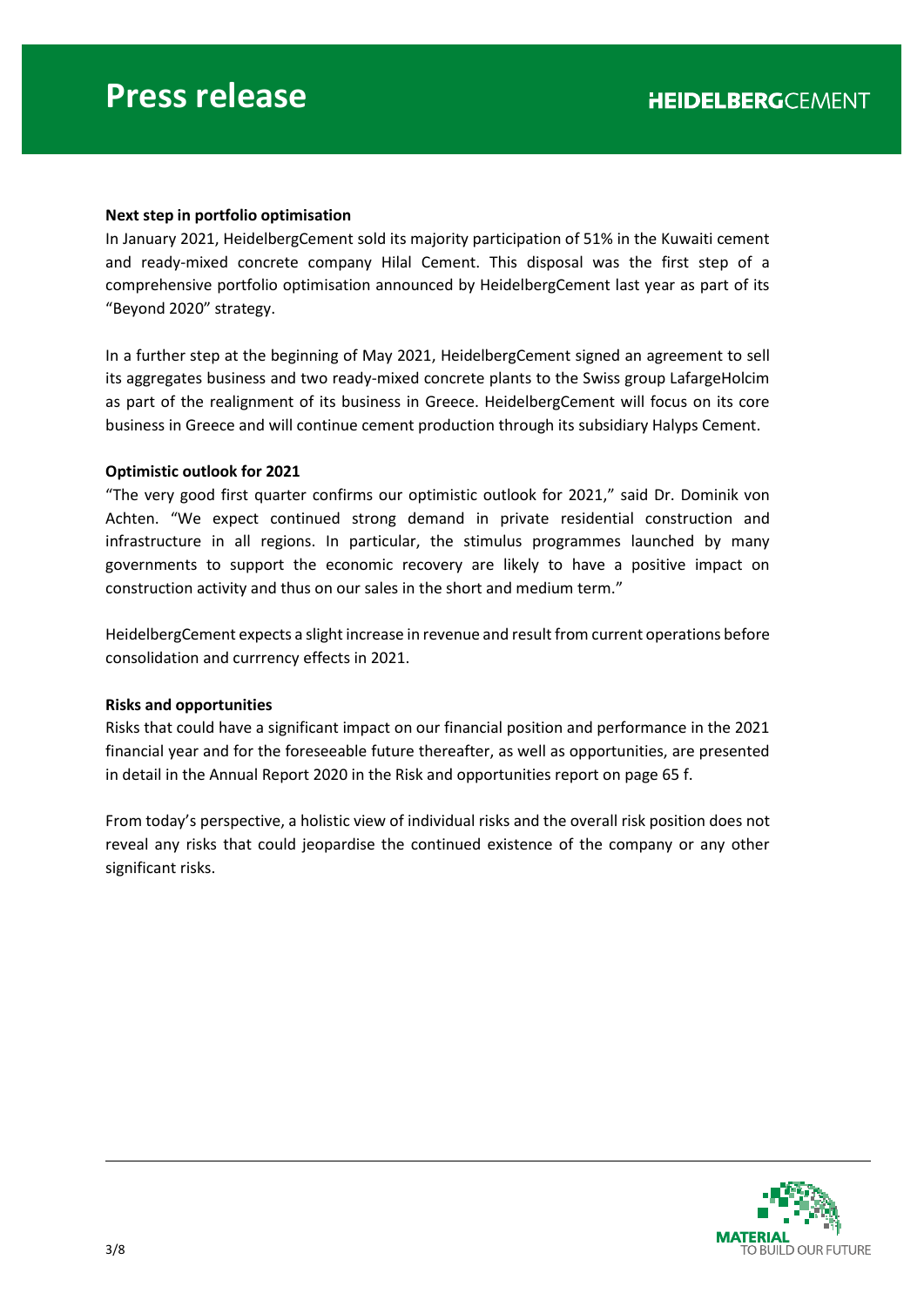## **Group overview**

| <b>HeidelbergCement Group</b>                                                  | <b>January-March</b> |       |      |                                      |
|--------------------------------------------------------------------------------|----------------------|-------|------|--------------------------------------|
| $\epsilon$ m                                                                   | 2020                 | 2021  |      | Variance Like-for-like <sup>1)</sup> |
| Sales volumes                                                                  |                      |       |      |                                      |
| Cement (Mt)                                                                    | 27.7                 | 28.4  | 2%   | 3%                                   |
| Aggregates (Mt)                                                                | 60.1                 | 61.3  | 2%   | 2%                                   |
| Ready-mixed concrete (Mm3)                                                     | 10.7                 | 10.8  | 1%   | 2%                                   |
| Asphalt (Mt)                                                                   | 1.8                  | 2.0   | 12%  | 12%                                  |
| Income statement                                                               |                      |       |      |                                      |
| Revenue                                                                        | 3,930                | 3,958 | 1%   | 4%                                   |
| Result from current operations before<br>depreciation and amortisation (RCOBD) | 405                  | 538   | 33%  | 38%                                  |
| in % of revenue                                                                | 10.3%                | 13.6% |      |                                      |
| Result from current operations (RCO)                                           | 59                   | 223   | 280% | 295%                                 |
| in % of revenue                                                                | 1.5%                 | 5.6%  |      |                                      |

1) Adjusted for consolidation and currency effects

## **Development in the Group areas**

| <b>North America</b>                                                           | <b>January-March</b> |         |       |                                      |
|--------------------------------------------------------------------------------|----------------------|---------|-------|--------------------------------------|
| €m                                                                             | 2020                 | 2021    |       | Variance Like-for-like <sup>1)</sup> |
| Sales volumes                                                                  |                      |         |       |                                      |
| Cement (Mt)                                                                    | 3.3                  | 3.1     | $-5%$ | -5%                                  |
| Aggregates (Mt)                                                                | 22.5                 | 23.1    | 3%    | 3%                                   |
| Ready-mixed concrete (Mm3)                                                     | 1.6                  | 1.7     | 2%    | 2%                                   |
| Asphalt (Mt)                                                                   | 0.5                  | 0.5     | 17%   | 17%                                  |
| Income statement                                                               |                      |         |       |                                      |
| Revenue                                                                        | 920                  | 849     | $-8%$ | 0%                                   |
| Result from current operations before<br>depreciation and amortisation (RCOBD) | 52                   | 80      | 54%   | 67%                                  |
| in % of revenue                                                                | 5.6%                 | 9.4%    |       |                                      |
| Result from current operations (RCO)                                           | -44                  | -3      | n.a.  | n.a.                                 |
| in % of revenue                                                                | $-4.8%$              | $-0.4%$ |       |                                      |

1) Adjusted for consolidation and currency effects

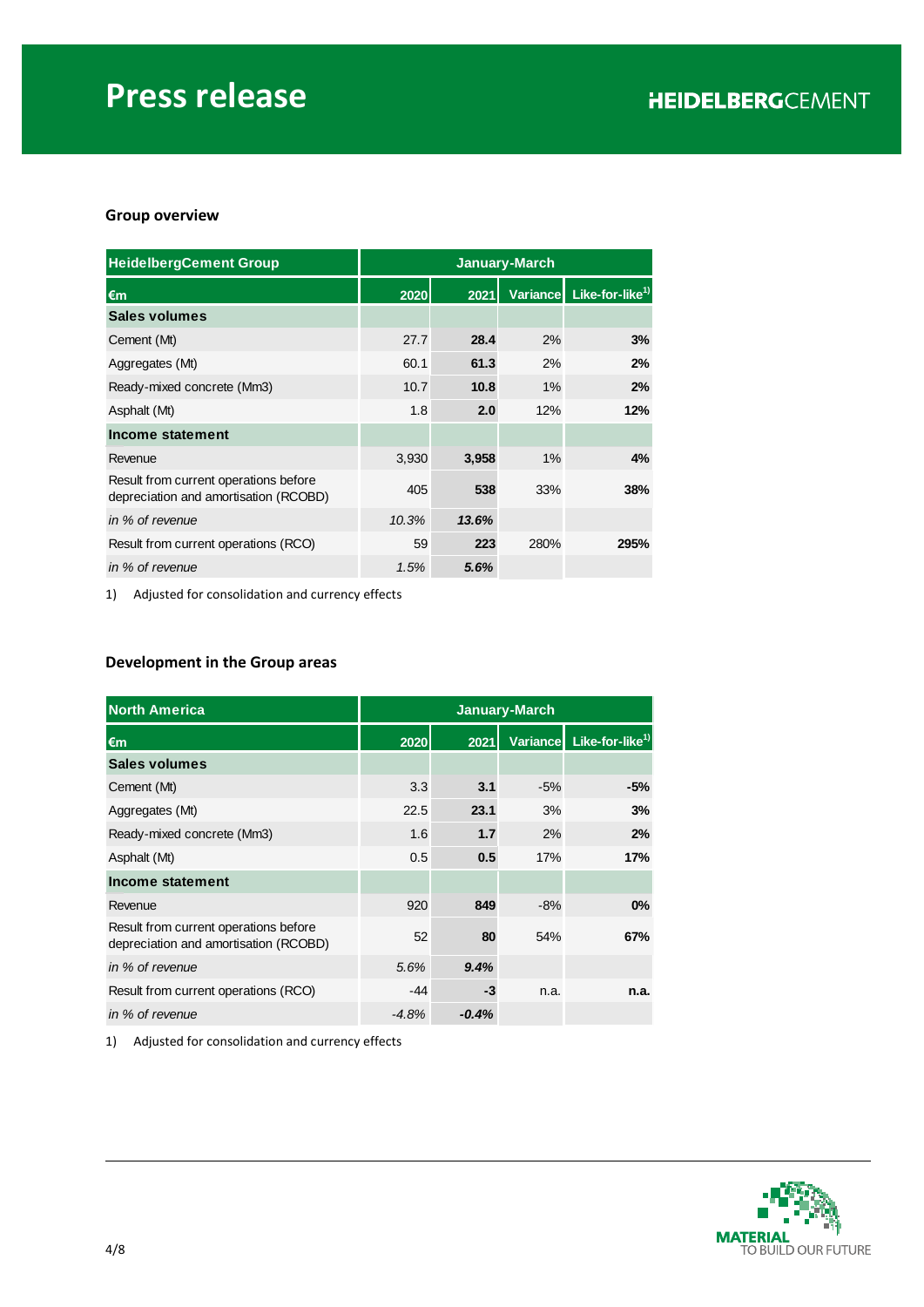# **Press release**

| <b>Western and Southern Europe</b>                                             | <b>January-March</b> |       |      |                                      |
|--------------------------------------------------------------------------------|----------------------|-------|------|--------------------------------------|
| €m                                                                             | 2020                 | 2021  |      | Variance Like-for-like <sup>1)</sup> |
| <b>Sales volumes</b>                                                           |                      |       |      |                                      |
| Cement (Mt)                                                                    | 6.1                  | 6.8   | 11%  | 11%                                  |
| Aggregates (Mt)                                                                | 18.2                 | 19.9  | 9%   | 9%                                   |
| Ready-mixed concrete (Mm3)                                                     | 3.8                  | 4.2   | 10%  | 10%                                  |
| Asphalt (Mt)                                                                   | 0.8                  | 0.9   | 16%  | 16%                                  |
| Income statement                                                               |                      |       |      |                                      |
| Revenue                                                                        | 1,105                | 1,236 | 12%  | 13%                                  |
| Result from current operations before<br>depreciation and amortisation (RCOBD) | 62                   | 121   | 94%  | 97%                                  |
| in % of revenue                                                                | 5.6%                 | 9.8%  |      |                                      |
| Result from current operations (RCO)                                           | $-39$                | 28    | n.a. | n.a.                                 |
| in % of revenue                                                                | $-3.6\%$             | 2.2%  |      |                                      |

1) Adjusted for consolidation and currency effects

| Northern & Eastern Europe-Central Asia                                         | <b>January-March</b> |       |        |                                      |
|--------------------------------------------------------------------------------|----------------------|-------|--------|--------------------------------------|
| €m                                                                             | 2020                 | 2021  |        | Variance Like-for-like <sup>1)</sup> |
| <b>Sales volumes</b>                                                           |                      |       |        |                                      |
| Cement (Mt)                                                                    | 4.6                  | 4.4   | $-4%$  | $-4%$                                |
| Aggregates (Mt)                                                                | 9.0                  | 8.0   | $-11%$ | $-11%$                               |
| Ready-mixed concrete (Mm3)                                                     | 1.3                  | 1.2   | $-9%$  | $-9%$                                |
| Asphalt (Mt)                                                                   |                      |       |        |                                      |
| Income statement                                                               |                      |       |        |                                      |
| Revenue                                                                        | 584                  | 571   | $-2%$  | $-1%$                                |
| Result from current operations before<br>depreciation and amortisation (RCOBD) | 63                   | 67    | 7%     | 9%                                   |
| in % of revenue                                                                | 10.8%                | 11.8% |        |                                      |
| Result from current operations (RCO)                                           | 14                   | 21    | 44%    | 46%                                  |
| in % of revenue                                                                | 2.4%                 | 3.6%  |        |                                      |

1) Adjusted for consolidation and currency effects

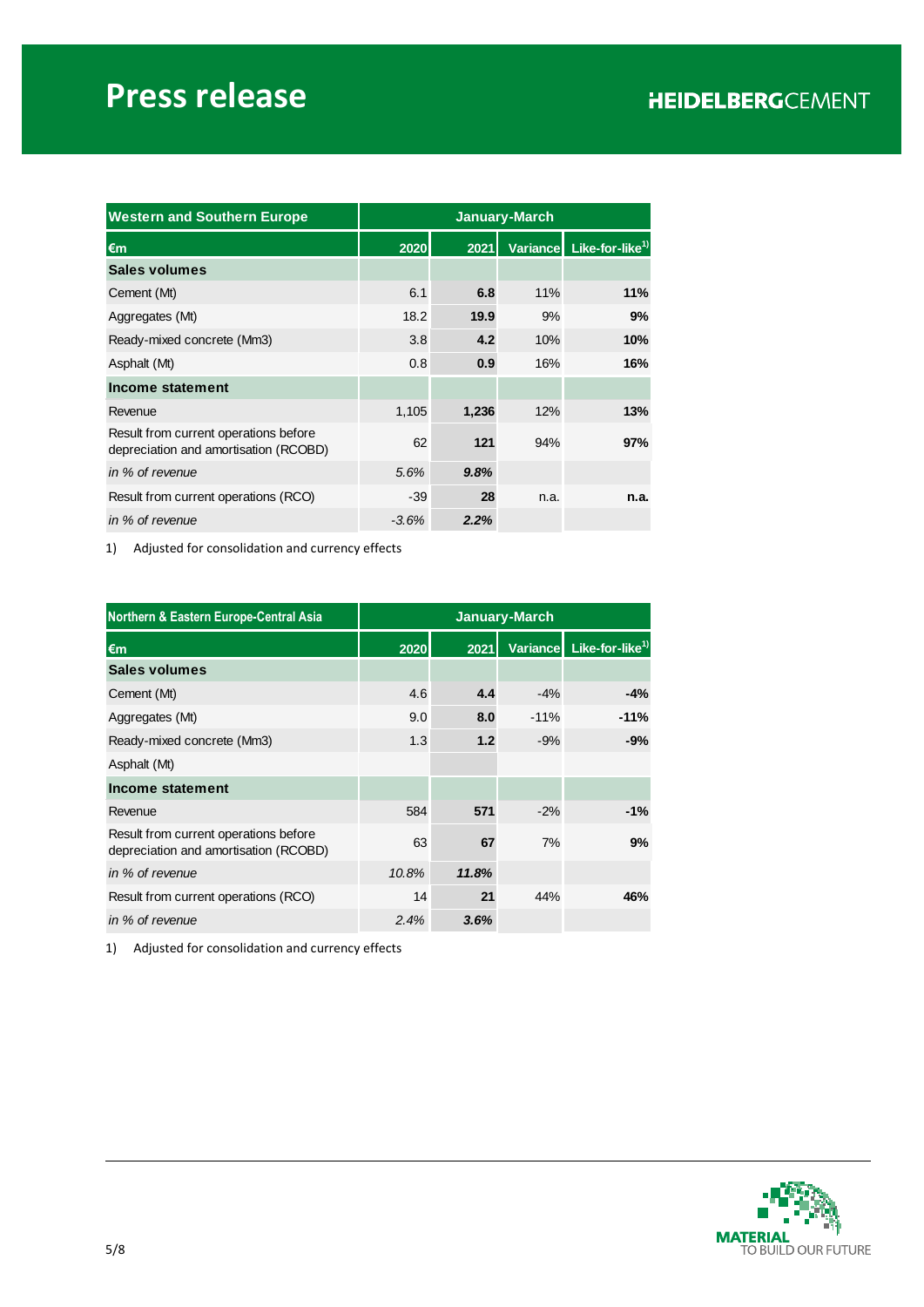# **Press release**

| <b>Asia-Pacific</b>                                                            | <b>January-March</b> |       |       |                                      |
|--------------------------------------------------------------------------------|----------------------|-------|-------|--------------------------------------|
| €m                                                                             | 2020                 | 2021  |       | Variance Like-for-like <sup>1)</sup> |
| <b>Sales volumes</b>                                                           |                      |       |       |                                      |
| Cement (Mt)                                                                    | 8.4                  | 8.8   | 5%    | 5%                                   |
| Aggregates (Mt)                                                                | 8.3                  | 8.5   | 2%    | 2%                                   |
| Ready-mixed concrete (Mm3)                                                     | 2.6                  | 2.5   | $-1%$ | $-1%$                                |
| Asphalt (Mt)                                                                   | 0.4                  | 0.5   | 15%   | 15%                                  |
| Income statement                                                               |                      |       |       |                                      |
| Revenue                                                                        | 737                  | 767   | 4%    | 6%                                   |
| Result from current operations before<br>depreciation and amortisation (RCOBD) | 131                  | 158   | 21%   | 23%                                  |
| in % of revenue                                                                | 17.8%                | 20.6% |       |                                      |
| Result from current operations (RCO)                                           | 65                   | 99    | 51%   | 56%                                  |
| in % of revenue                                                                | 8.9%                 | 12.9% |       |                                      |

1) Adjusted for consolidation and currency effects

| Africa-Eastern Mediterranean Basin                                             | January-March |       |                 |                             |
|--------------------------------------------------------------------------------|---------------|-------|-----------------|-----------------------------|
| €m                                                                             | 2020          | 2021  | <b>Variance</b> | Like-for-like <sup>1)</sup> |
| Sales volumes                                                                  |               |       |                 |                             |
| Cement (Mt)                                                                    | 5.2           | 5.2   | 1%              | 1%                          |
| Aggregates (Mt)                                                                | 2.1           | 1.8   | $-16%$          | $-16%$                      |
| Ready-mixed concrete (Mm3)                                                     | 1.2           | 1.2   | 1%              | 1%                          |
| Asphalt (Mt)                                                                   | 0.1           | 0.1   | $-53%$          | $-53%$                      |
| Income statement                                                               |               |       |                 |                             |
| Revenue                                                                        | 444           | 444   | $0\%$           | 6%                          |
| Result from current operations before<br>depreciation and amortisation (RCOBD) | 96            | 115   | 20%             | 26%                         |
| in % of revenue                                                                | 21.6%         | 25.9% |                 |                             |
| Result from current operations (RCO)                                           | 69            | 89    | 29%             | 36%                         |
| in % of revenue                                                                | 15.4%         | 20.0% |                 |                             |

1) Adjusted for consolidation and currency effects

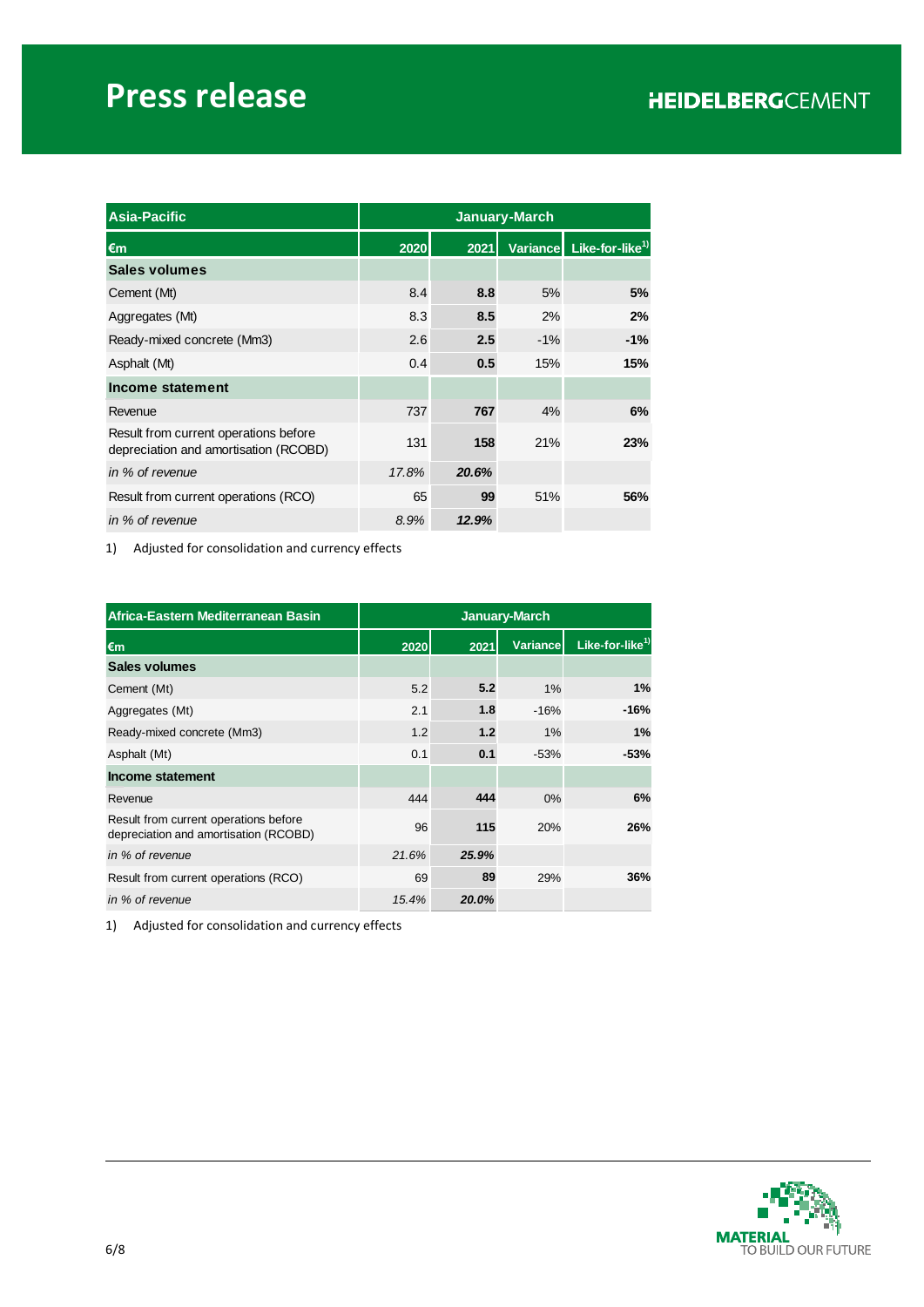# **Press release**

| <b>Group Services</b>                                                          | <b>January-March</b> |      |        |                                      |
|--------------------------------------------------------------------------------|----------------------|------|--------|--------------------------------------|
| l€m                                                                            | 2020                 | 2021 |        | Variance Like-for-like <sup>1)</sup> |
| Income statement                                                               |                      |      |        |                                      |
| Revenue                                                                        | 298                  | 263  | $-12%$ | $-7%$                                |
| Result from current operations before<br>depreciation and amortisation (RCOBD) | 5                    | 6    | 11%    | 33%                                  |
| in % of revenue                                                                | 1.8%                 | 2.3% |        |                                      |
| Result from current operations (RCO)                                           | 5                    | 6    | 13%    | 36%                                  |
| in % of revenue                                                                | 1.7%                 | 2.2% |        |                                      |

1) Adjusted for consolidation and currency effects

#### **Contact**

Group Communication Phone: + 49 (0) 6221 481- 13 227 Fax: + 49 (0) 6221 481- 13 217 E-mail: [info@heidelbergcement.com](mailto:info@heidelbergcement.com)

Investor Relations Phone: Institutional investors USA and UK: + 49 (0) 6221 481-13925 Phone: Institutional investors EU and rest of the world: + 49 (0) 6221 481-41016 and -39670 Phone: Private investors: + 49 (0) 6221 481-13256 Fax: + 49 (0) 6221 481- 13 217 E-Mail: [ir-info@heidelbergcement.com](mailto:ir-info@heidelbergcement.com)

#### **Financial calendar**

Second quarter 2021 results 29 July 2021 Third quarter 2021 results 4 November 2021

#### About HeidelbergCement

HeidelbergCement is one of the world's largest integrated manufacturers of building materials and solutions, with leading market positions in aggregates, cement, and ready-mixed concrete. Around 53,000 employees at more than 3,000 locations in over 50 countries deliver long-term financial performance through operational excellence and openness for change. At the center of actions lies the responsibility for the environment. As forerunner on the path to carbon neutrality, HeidelbergCement crafts material solutions for the future.

#### Disclaimer – forward-looking statements

This document contains forward-looking statements. Such forward-looking statements do not constitute forecasts regarding results or any other performance indicator, but rather trends or targets, as the case may be, including with respect to plans, initiatives, events, products, solutions and services, their development and potential. Although HeidelbergCement believes that the expectations reflected in such forward-looking statements are based on